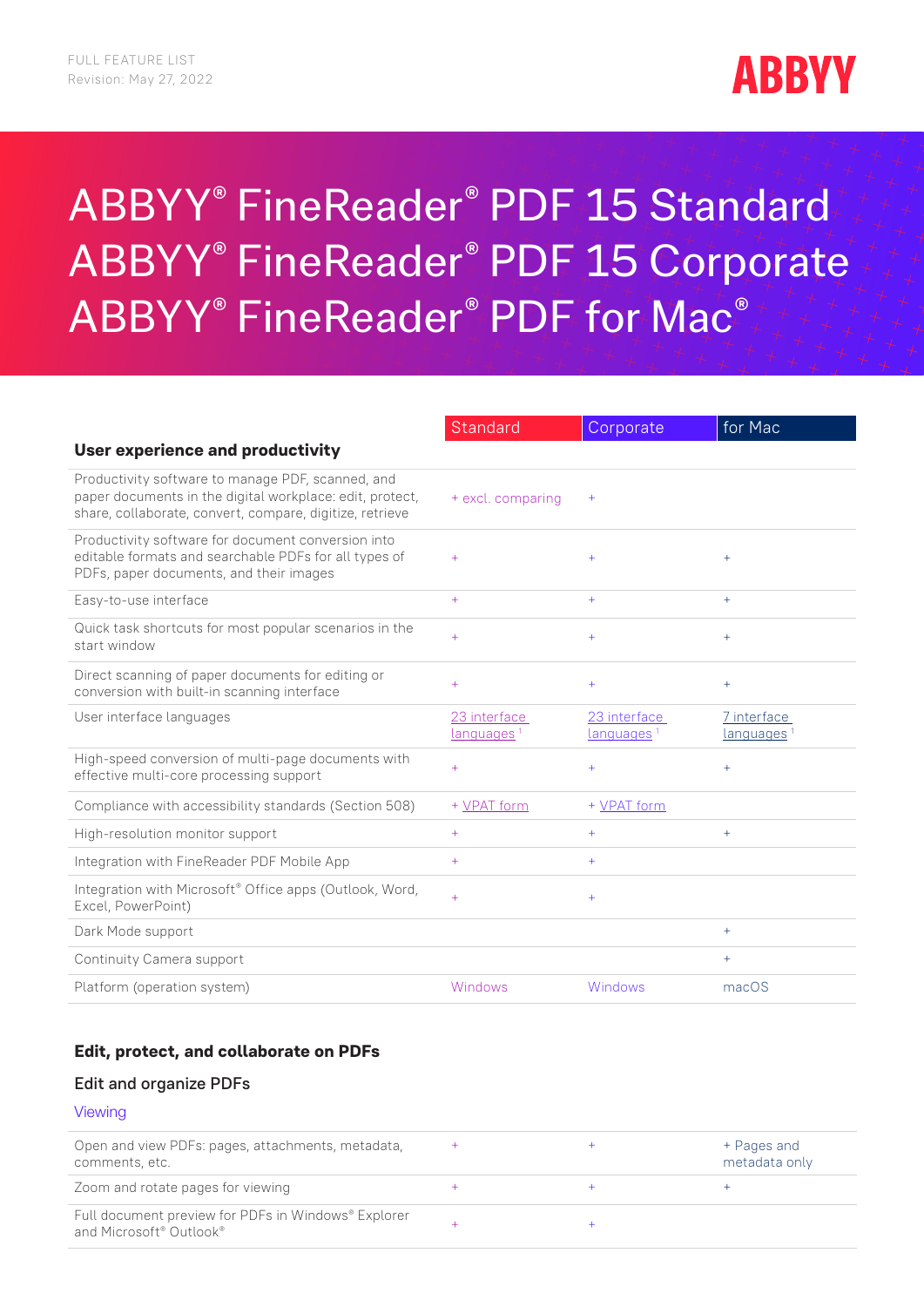|                                                                                                                        | Standard         | Corporate                         | for Mac                     |
|------------------------------------------------------------------------------------------------------------------------|------------------|-----------------------------------|-----------------------------|
| Set FineReader PDF as default PDF viewer                                                                               | $+$              | $+$                               | $+$                         |
| Various PDF viewing modes: full screen, one or two pages<br>(side-by-side), page-by-page, or with continuous scrolling | $+$              | $+$                               | $+$                         |
| PDF navigation using page numbers, thumbnails, and<br>bookmarks                                                        | $\color{red}{+}$ | $\hspace{1.0cm} + \hspace{1.0cm}$ | $^{+}$<br>Page numbers only |
| Open document images and PDFs created by<br>FineReader PDF Mobile app <sup>2</sup>                                     | $^{+}$           | $\ddot{}$                         |                             |
| Auto-detection of URLs (links) in the text                                                                             | $+$              | $\ddot{}$                         |                             |
| Search                                                                                                                 |                  |                                   |                             |
| Full-text search in any kind of PDF, including scanned<br>PDFs with Background Recognition                             | $+$              | $+$                               |                             |
| Search through any part of a PDF: body text, comments,<br>bookmarks, and metadata                                      | $+$              | $\ddot{}$                         |                             |
| Editing and modification                                                                                               |                  |                                   |                             |
| Edit PDFs of any kind: scanned, searchable, digital                                                                    | $+$              | $+$                               |                             |
| Edit text within paragraphs, with the text reflowing from<br>line to line                                              | $+$              | $\ddot{}$                         |                             |
| Search and replace text in PDFs by specified keywords                                                                  | $+$              | $+$                               |                             |
| Edit PDF page layout without conversion: move, add, and<br>adjust text blocks and pictures within a page               | $+$              | $\ddot{}$                         |                             |
| Edit text in individual cells of a table                                                                               | $+$              | $+$                               |                             |
| Add new lines of paragraphs of text into a PDF                                                                         | $+$              | $+$                               |                             |
| Reformat text within paragraphs: font, size, style, line<br>spacing, alignment, color, and writing direction           | $+$              | $+$                               |                             |
| Create and edit hyperlinks and internal links within the<br>document, manually or from autodetected URLs               | $+$              | $\ddot{}$                         |                             |
| Create, delete, rename bookmarks to a page, specific<br>place, or phrase in a PDF                                      | $+$              | $+$                               |                             |
| Work with detected images in a PDF: delete, resize, move,<br>rotate, or insert new ones                                | $+$              | $+$                               |                             |
| Erase a part of an image or any area on a page using the<br>Eraser tool with background color autodetection            | $+$              | $+$                               |                             |
| Enhance image pages including skew correction, image<br>resolution, and page orientation                               | $+$              | $+$                               |                             |
| Manage metadata: add, edit, or delete document<br>properties such as authors, keywords etc.                            | $+$              | $+$                               |                             |
| Work with attachments: view, add, rename, delete, or<br>save them as separate files                                    | $+$              | $+$                               |                             |
| Add headers and footers                                                                                                | $+$              | $+$                               |                             |
| Add and delete watermarks                                                                                              | $+$              | $+$                               |                             |
| Add Bates Numbering to a PDF                                                                                           | $+$              | $+$                               |                             |
| Add, create, and manage stamps                                                                                         | $+$              | $+$                               |                             |
| Apply MRC compression to optimize PDF file size                                                                        | $+$              | $+$                               |                             |
| Add text layer to image-only PDFs (e.g., scanned)                                                                      | $+$              | $+$                               |                             |
| Split PDF documents by file size, by page count, or by<br>bookmarks                                                    | $+$              | $+$                               |                             |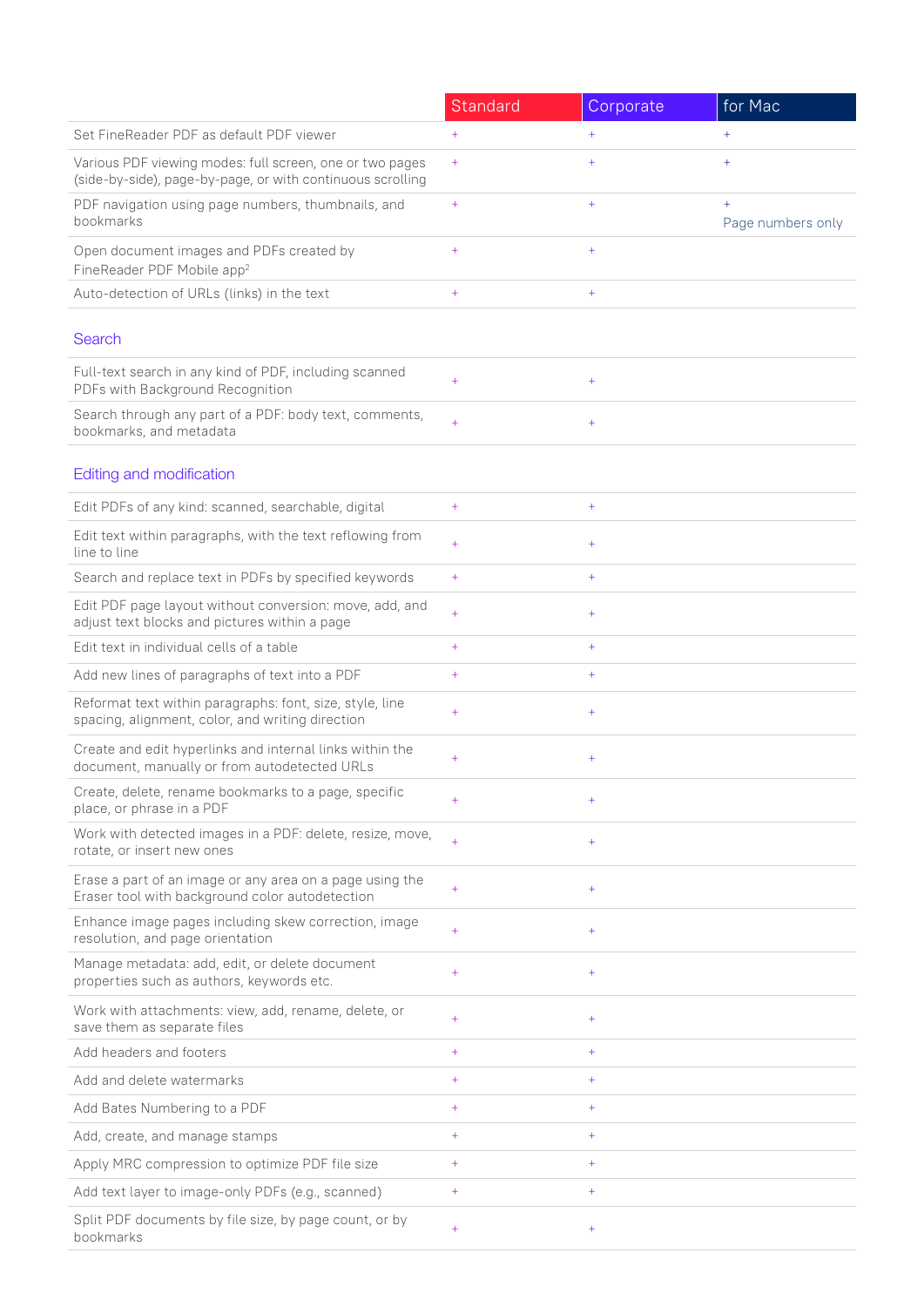|                                                                                                                                             | Standard   | Corporate | for Mac                         |
|---------------------------------------------------------------------------------------------------------------------------------------------|------------|-----------|---------------------------------|
| Organizing pages                                                                                                                            |            |           |                                 |
| Manage pages: rearrange, add, or delete them; rotate<br>pages manually or with the automatic correction of page<br>orientation              | $^{+}$     | $^{+}$    |                                 |
| Add pages: blank, from other documents (PDF, images,<br>Microsoft <sup>®</sup> Office documents etc.), or from a scanner                    | $+$        | $\ddot{}$ |                                 |
| Enhance images of pages, including skew correction,<br>changing image resolution, and page orientation                                      | $+$        | $\ddot{}$ |                                 |
| Crop pages                                                                                                                                  | $^{+}$     | $\ddot{}$ |                                 |
| <b>Extracting content</b>                                                                                                                   |            |           |                                 |
| Copy texts from digital PDFs                                                                                                                | $^{+}$     | $+$       | $+$                             |
| Copy text, images, and tables directly from scanned,<br>searchable, or digital PDFs without losing the original<br>formatting and structure | $^{+}$     | $^{+}$    |                                 |
| Adjust table separators before copying tables (move, add,<br>and delete separators or merge and split cells)                                | $\ddot{+}$ | $^{+}$    |                                 |
| Filling in forms                                                                                                                            |            |           |                                 |
| Fill in interactive PDF forms                                                                                                               | $^{+}$     | $+$       |                                 |
| Insert digital signatures or facsimile signatures into<br>dedicated form fields                                                             | $+$        | $\ddot{}$ |                                 |
| Import/export PDF data from form fields (using .fdf files)                                                                                  | $^{+}$     | $^{+}$    |                                 |
| Printing                                                                                                                                    |            |           |                                 |
| Print PDF documents, with or without comments                                                                                               | $^{+}$     | $^{+}$    | $+$<br>without comments<br>only |
| <b>Collaborate on and approve PDFs</b>                                                                                                      |            |           |                                 |
| View, add, delete, and manage comments directly in a<br><b>PDF</b>                                                                          | $+$        | $+$       |                                 |
| Mark up text using Highlight, Underline, Strikethrough<br>and Insert tools                                                                  | $+$        | $+$       |                                 |
| Mark up images, charts, captions, etc. using Notes, Text<br>Box, and drawing tools                                                          | $+$        | $+$       |                                 |
| Search text and mark up search results with one click                                                                                       | $+$        | $^{+}$    |                                 |
| Add new comments and reply to existing text comments                                                                                        | $^{+}$     | $^{+}$    |                                 |
| Assign statuses to comments (such as "accepted",<br>"rejected", "canceled", or "completed")                                                 | $+$        | $+$       |                                 |
| Sort or filter comments by author, type, date, flag status,<br>or comment status                                                            | $+$        | $+$       |                                 |
| SharePoint integration: check in/check out                                                                                                  | $+$        | $^{+}$    |                                 |
| Send PDF via email                                                                                                                          | $^{+}$     | $+$       |                                 |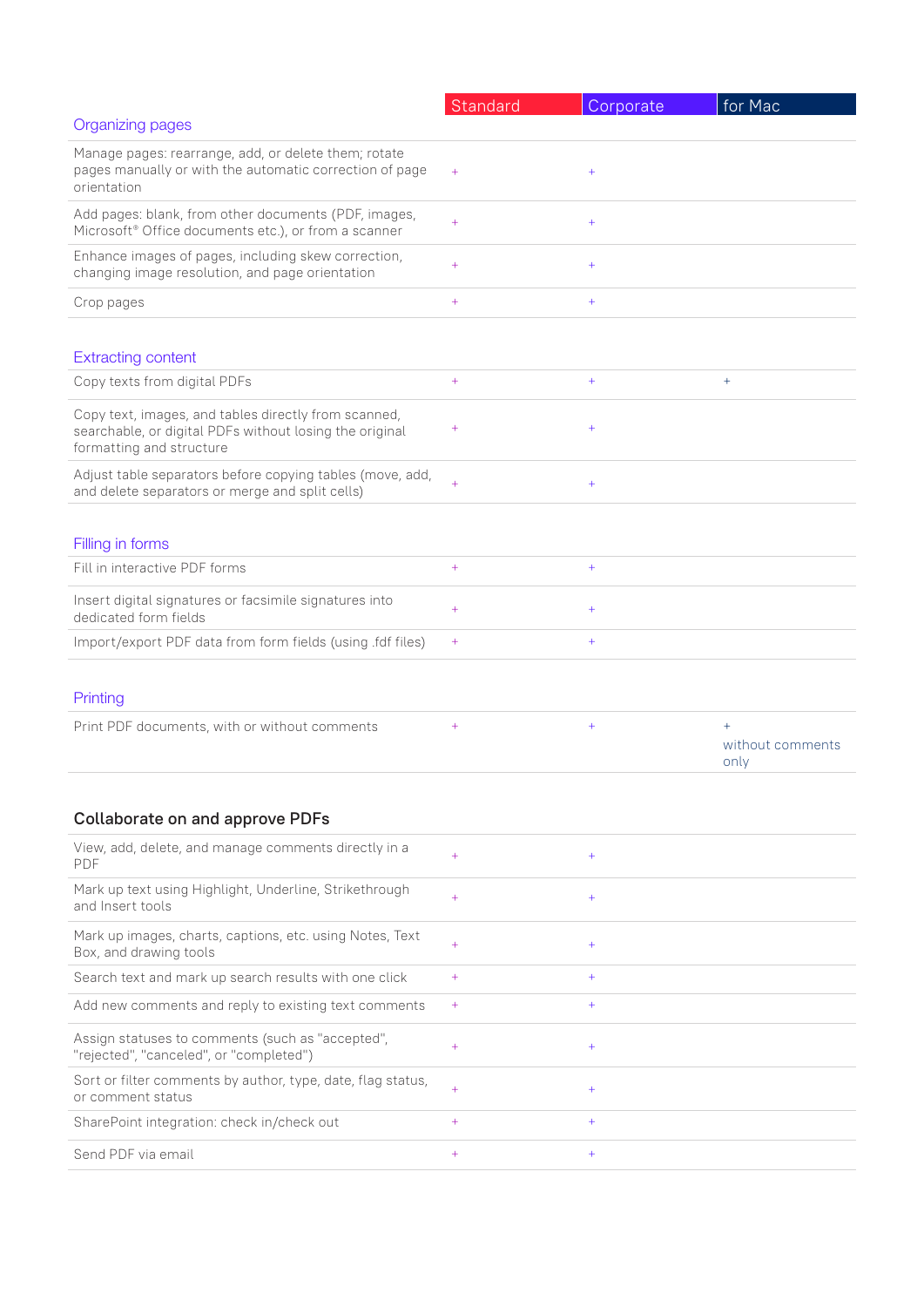|                                                                                                                                                                                               | Standard  | Corporate | for Mac                         |
|-----------------------------------------------------------------------------------------------------------------------------------------------------------------------------------------------|-----------|-----------|---------------------------------|
| <b>Protect and sign PDFs</b>                                                                                                                                                                  |           |           |                                 |
| Protect PDFs with passwords to restrict access to content<br>(i.e., opening, editing, printing, copying text or other content)                                                                | $^{+}$    | $+$       | + via conversion to<br>PDF only |
| 40-bit RC4, 128- or 256-bit AES encryption support                                                                                                                                            | $^{+}$    | $+$       |                                 |
| Apply digital signatures                                                                                                                                                                      | $+$       | $+$       |                                 |
| Automatic validation of digital signatures when a PDF opens                                                                                                                                   | $+$       | $+$       |                                 |
| Support of LTV digital signatures (DocuSign, etc.)                                                                                                                                            | $^{+}$    | $+$       |                                 |
| Create a self-signed digital certificate via virtual printer                                                                                                                                  | $^{+}$    | $+$       |                                 |
| Support of PIN-protected digital certificates (smartcards)                                                                                                                                    | $^{+}$    | $+$       |                                 |
| SHA256, SHA384, SHA512, MD5 encryption algorithms<br>support for digital signatures                                                                                                           | $+$       | $+$       |                                 |
| Select a time stamp server for digital signatures                                                                                                                                             | $+$       | $+$       |                                 |
| Adjust digital signature fields to display (reason, location,<br>contact, date, owner information, application version)                                                                       | $\ddot{}$ | $+$       |                                 |
| Redact confidential or personal information in PDFs                                                                                                                                           | $^{+}$    | $+$       |                                 |
| Search and redact keywords in the entire document<br>(including document text, comments, and metadata)<br>with a few clicks                                                                   | $^{+}$    | $^{+}$    |                                 |
| Search and redact keywords by a predefined keyword list                                                                                                                                       | $^{+}$    | $^{+}$    |                                 |
| Remove hidden information such as text layers added<br>by OCR, comments and annotations, attachments,<br>bookmarks, metadata, links, media, actions, scripts, and<br>form data with one click | $\ddot{}$ | $^{+}$    |                                 |
| Compliant with GDPR                                                                                                                                                                           | $+$       | $+$       | $+$                             |

# **Create and convert PDFs**

| <b>Create PDFs</b> |  |
|--------------------|--|
|--------------------|--|

| Create PDF, PDF/A, and PDF/UA from Microsoft <sup>®</sup> Office<br>documents, PDFs, image files, and files in other formats:    | $+$<br>PDF, TIFF, JPEG,<br><b>JPEG 2000, JBIG2,</b><br>PNG, BMP, PCX, GIF,<br>DjVu, XPS, DOC(X),<br>$XLS(X)$ , $PPT(X)$ ,<br>VSD(X), HTML, RTF,<br>TXT, ODT, ODS, ODP | $+$<br>PDF, TIFF, JPEG,<br><b>JPEG 2000, JBIG2,</b><br>PNG, BMP, PCX, GIF,<br>DjVu, XPS, DOC(X),<br>$XLS(X)$ , PPT $(X)$ ,<br>VSD(X), HTML, RTF,<br>TXT, ODT, ODS, ODP | $+$<br>only from PDFs and<br>images (TIFF, JPEG,<br>JPEG 2000, PNG,<br>BMP, GIF) |
|----------------------------------------------------------------------------------------------------------------------------------|-----------------------------------------------------------------------------------------------------------------------------------------------------------------------|------------------------------------------------------------------------------------------------------------------------------------------------------------------------|----------------------------------------------------------------------------------|
| Create PDF, PDF/A, and PDF/UA documents directly from<br>Microsoft <sup>®</sup> Word, Excel, and PowerPoint                      | $+$                                                                                                                                                                   | $+$                                                                                                                                                                    |                                                                                  |
| Create PDFs from emails, email attachments and folders<br>in Microsoft <sup>®</sup> Outlook                                      | $+$                                                                                                                                                                   | $+$                                                                                                                                                                    |                                                                                  |
| Create a PDF and send it by e-mail directly from<br>Microsoft <sup>®</sup> Word or Excel                                         | $+$                                                                                                                                                                   | $+$                                                                                                                                                                    |                                                                                  |
| Scan to PDF (incl. searchable PDF)                                                                                               | $+$                                                                                                                                                                   | $+$                                                                                                                                                                    | $+$                                                                              |
| Enhance visual appearance of scanned PDFs with<br>PreciseScan technology                                                         | $+$                                                                                                                                                                   | $+$                                                                                                                                                                    |                                                                                  |
| Create PDFs from files in supported formats directly in<br>Windows® Explorer                                                     | $+$                                                                                                                                                                   | $+$                                                                                                                                                                    |                                                                                  |
| Create PDFs from any application with Print function<br>using a virtual printer - PDF XChange 5.0 for ABBYY<br>FineReader PDF 15 | $+$                                                                                                                                                                   | $^{+}$                                                                                                                                                                 |                                                                                  |
| Create a blank PDF                                                                                                               | $+$                                                                                                                                                                   | $+$                                                                                                                                                                    |                                                                                  |
| Save to searchable PDF (modes supported: text under<br>image, text over image, and text and pictures)                            | $+$                                                                                                                                                                   | $+$                                                                                                                                                                    | + via conversion only                                                            |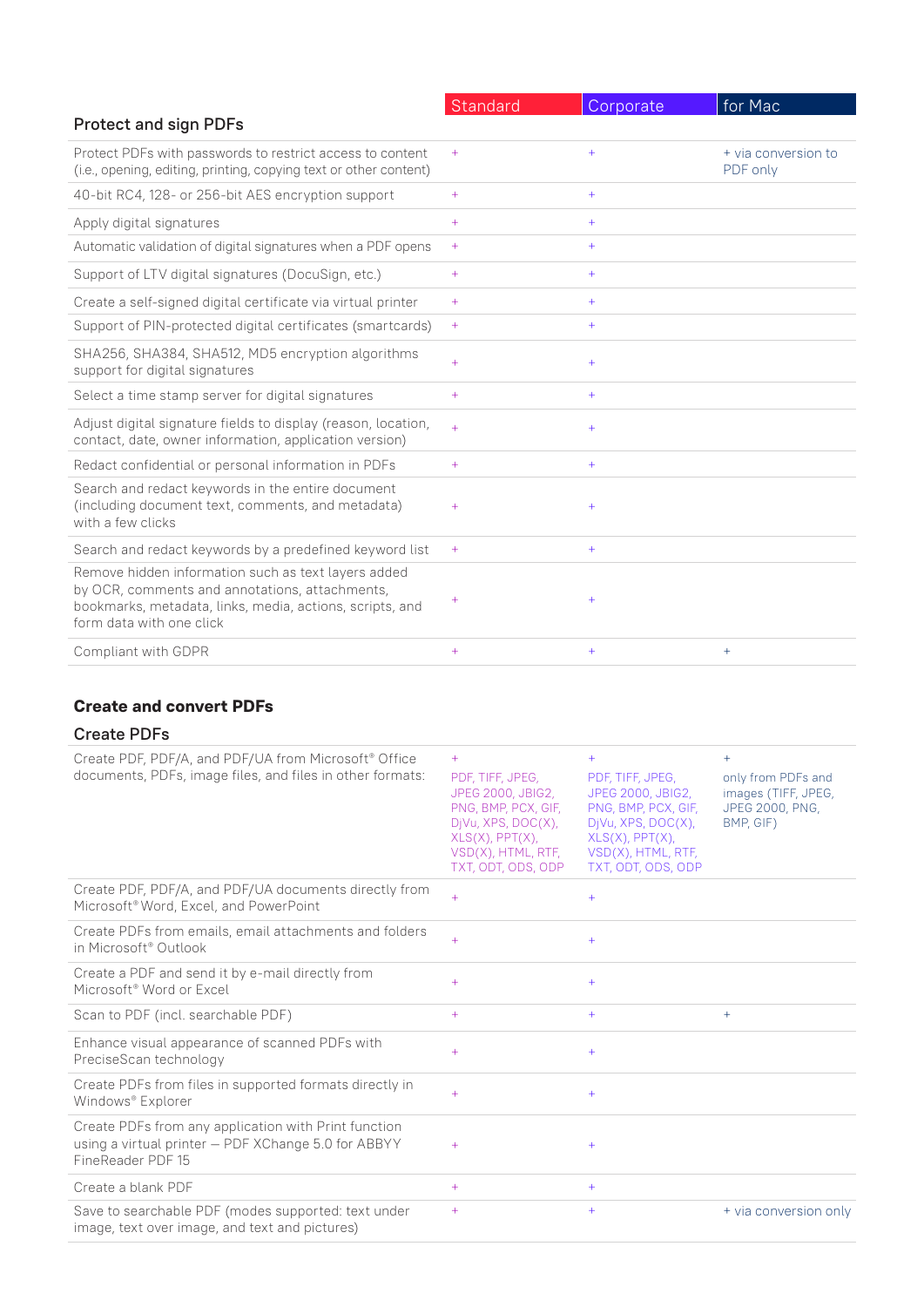|                                                                                                                       | Standard | Corporate | ∣ for Mac                                 |
|-----------------------------------------------------------------------------------------------------------------------|----------|-----------|-------------------------------------------|
| Automatic creation of bookmarks in searchable PDFs<br>based on headings detected in document                          |          |           |                                           |
| Save as image-only PDF                                                                                                | ÷        |           | + via conversion only                     |
| Merge multiple Microsoft <sup>®</sup> Office documents, PDFs,<br>image files, and files in other formats into one PDF |          |           | + PDFs and images,<br>via conversion only |

# Create fillable PDF forms

| Create PDF interactive forms from a blank document or<br>by adding elements to an existing PDF                                                               | $+$    | $^{+}$ |
|--------------------------------------------------------------------------------------------------------------------------------------------------------------|--------|--------|
| Interactive form elements supported: text field (incl.<br>multiline), date, drop-down list, radio button group, check<br>box, signature field, action button | $^{+}$ | $+$    |
| Edit interactive PDF forms: add, copy and remove<br>elements, rearrange and align them on a page, change<br>size, appearance and properties                  | $^{+}$ | $+$    |
| Set default field properties                                                                                                                                 | $+$    | $+$    |
| Read-only fields, required fields                                                                                                                            | $+$    | $+$    |
| Password protection of created forms from unauthorized<br>changes                                                                                            | $+$    | $^{+}$ |
| Actions supported: submit to an email as PDF, html,<br>XFDF; open a file, open a web link, reset the form, go to a<br>page, run JavaScript, and more         | $+$    | $^{+}$ |

## Convert PDF

| Convert PDFs to Microsoft <sup>®</sup> Office and other editable<br>formats                                                         | $+$<br>DOC(X), XLS(X),<br>PPTX, HTML, RTF,<br>TXT, CSV, ODT | DOC(X), XLS(X),<br>PPTX, HTML, RTF,<br>TXT, CSV, ODT | $+$<br>DOCX, XLSX,<br>PPTX, HTML, RTF,<br>TXT, CSV, ODT |
|-------------------------------------------------------------------------------------------------------------------------------------|-------------------------------------------------------------|------------------------------------------------------|---------------------------------------------------------|
| Convert PDFs to e-book formats                                                                                                      | $+$<br>EPUB, FB2                                            | $^{+}$<br>EPUB, FB2                                  | $+$<br>EPUB, FB2                                        |
| Convert PDFs to other formats                                                                                                       | $+$<br>DiVu                                                 | $+$<br>DiVu                                          |                                                         |
| Intelligent PDF conversion (automatic detection of text<br>layer quality and extraction of text from form fields and<br>text boxes) | $+$                                                         | $^{+}$                                               |                                                         |

# Multiple PDF processing

| Process multiple PDF documents simultaneously to:<br>- create PDF/A, PDF/UA, or tagged PDF files<br>- reduce file size using MRC compression<br>- enhance visual quality of scanned PDFs<br>- set password protection<br>- remove hidden data<br>- delete metadata<br>- convert to supported editable formatsformats | $^{+}$    | $+$       |
|----------------------------------------------------------------------------------------------------------------------------------------------------------------------------------------------------------------------------------------------------------------------------------------------------------------------|-----------|-----------|
| Merge multiple PDF documents into one when<br>processing                                                                                                                                                                                                                                                             | $\ddot{}$ | $\ddot{}$ |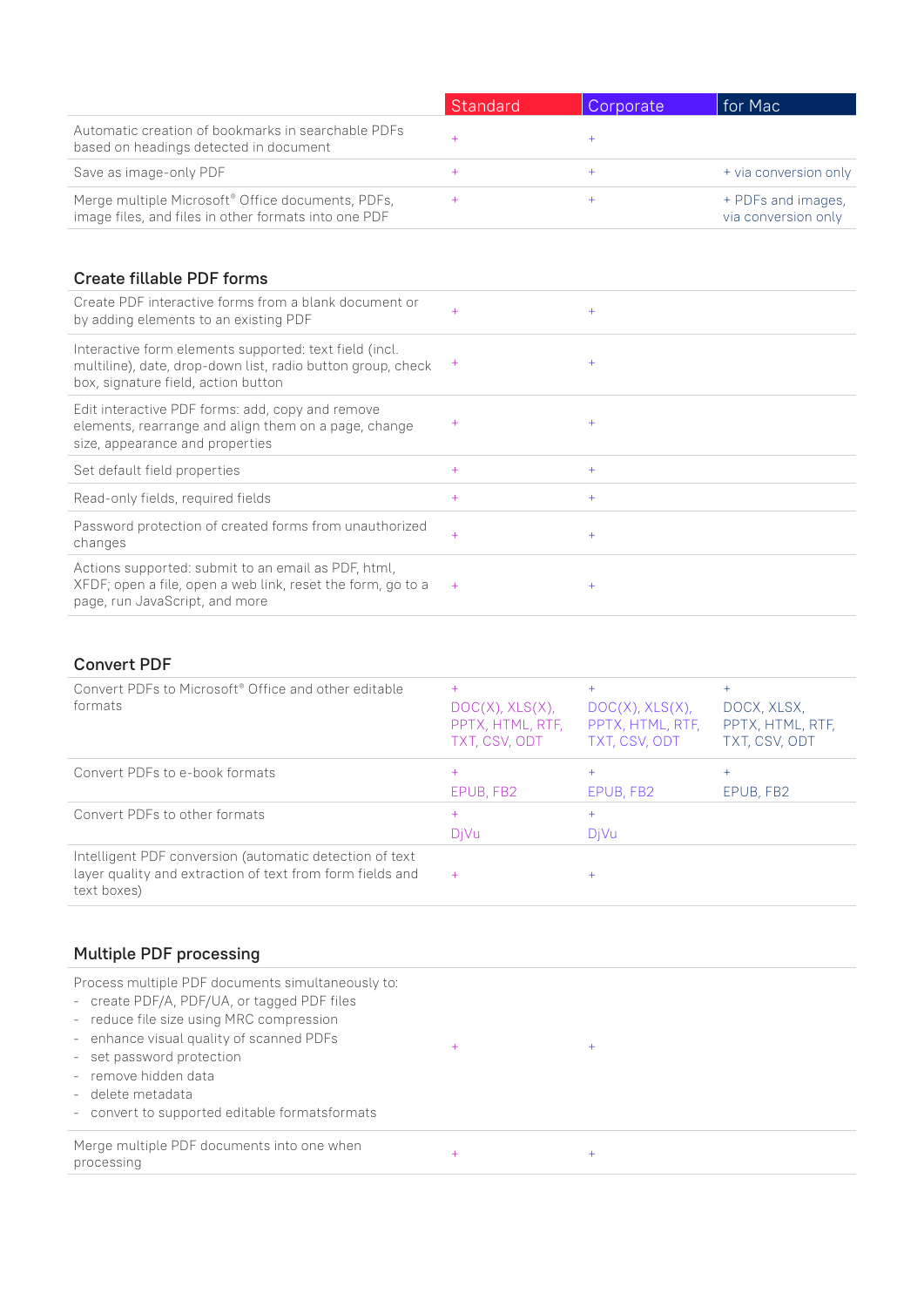| <b>Compare documents in different formats</b>                                                                                                                  | Standard | Corporate                                                                                                                                                         | for Mac |
|----------------------------------------------------------------------------------------------------------------------------------------------------------------|----------|-------------------------------------------------------------------------------------------------------------------------------------------------------------------|---------|
| <b>Find differences</b>                                                                                                                                        |          |                                                                                                                                                                   |         |
| Compare and find exact differences in text between two<br>copies of a document across various formats: scans,<br>images, PDF, and text documents - any two of: |          | $+$<br>PDF, TIFF, JPEG,<br>JPEG 2000, JBIG2,<br>PNG, BMP, PCX,<br>GIF, DjVu, XPS,<br>DOC(X), XLS(X),<br>$PPT(X)$ , $VSD(X)$ ,<br>HTML, RTF, TXT,<br>ODT, ODS, ODP |         |
| Comparison of multilingual documents                                                                                                                           |          | 40 comparison<br>languages                                                                                                                                        |         |
| Automatic detection of document languages                                                                                                                      |          | $+$                                                                                                                                                               |         |
| Finds differences in body text, headers and footers, or<br>numbering                                                                                           |          | $+$                                                                                                                                                               |         |
| Finds differences in filled-out fields of interactive PDF<br>forms and Text Box annotations in PDF files                                                       |          | $+$                                                                                                                                                               |         |
| Compare a document with its PDF or scanned copy<br>directly from Microsoft <sup>®</sup> Word                                                                   |          | $+$                                                                                                                                                               |         |
| <b>Review changes</b>                                                                                                                                          |          |                                                                                                                                                                   |         |
| Displays differences as: text deleted, text added,<br>replaced, and punctuation symbols                                                                        |          | $+$                                                                                                                                                               |         |
| Detection of minor one-letter and punctuation<br>differences can be optionally switched off before<br>comparison                                               |          | $\hspace{1.0cm} + \hspace{1.0cm}$                                                                                                                                 |         |
| Synchronized side-by-side review of differences within<br>the context of the documents being compared                                                          |          | $+$                                                                                                                                                               |         |
| Easy review and navigation between the differences<br>across multi-page documents with a differences list                                                      |          | $\hspace{1.0cm} + \hspace{1.0cm}$                                                                                                                                 |         |
| Irrelevant differences can be manually discarded before<br>saving comparison results                                                                           |          |                                                                                                                                                                   |         |
| Save and share results                                                                                                                                         |          |                                                                                                                                                                   |         |
| Save document with differences as Microsoft <sup>®</sup> Word file<br>in track-changes mode                                                                    |          | $+$                                                                                                                                                               |         |
| Save document with differences as PDF file with the<br>differences presented as text mark-ups and comments                                                     |          | $+$                                                                                                                                                               |         |
| Save the list of differences as a separate table in<br>Microsoft <sup>®</sup> Word document format                                                             |          | $^{+}$                                                                                                                                                            |         |

# **Digitize documents and scans with Optical Character Recognition (OCR)**

# OCR and document conversion

| Document (OCR) languages supported:            |                      | 198                   |                      |
|------------------------------------------------|----------------------|-----------------------|----------------------|
| - including languages with dictionary support: |                      |                       |                      |
| OCR accuracy, up to:                           | $998\%$ <sup>3</sup> | $99.8\%$ <sup>3</sup> | $998\%$ <sup>3</sup> |
| Multilingual document recognition              |                      |                       |                      |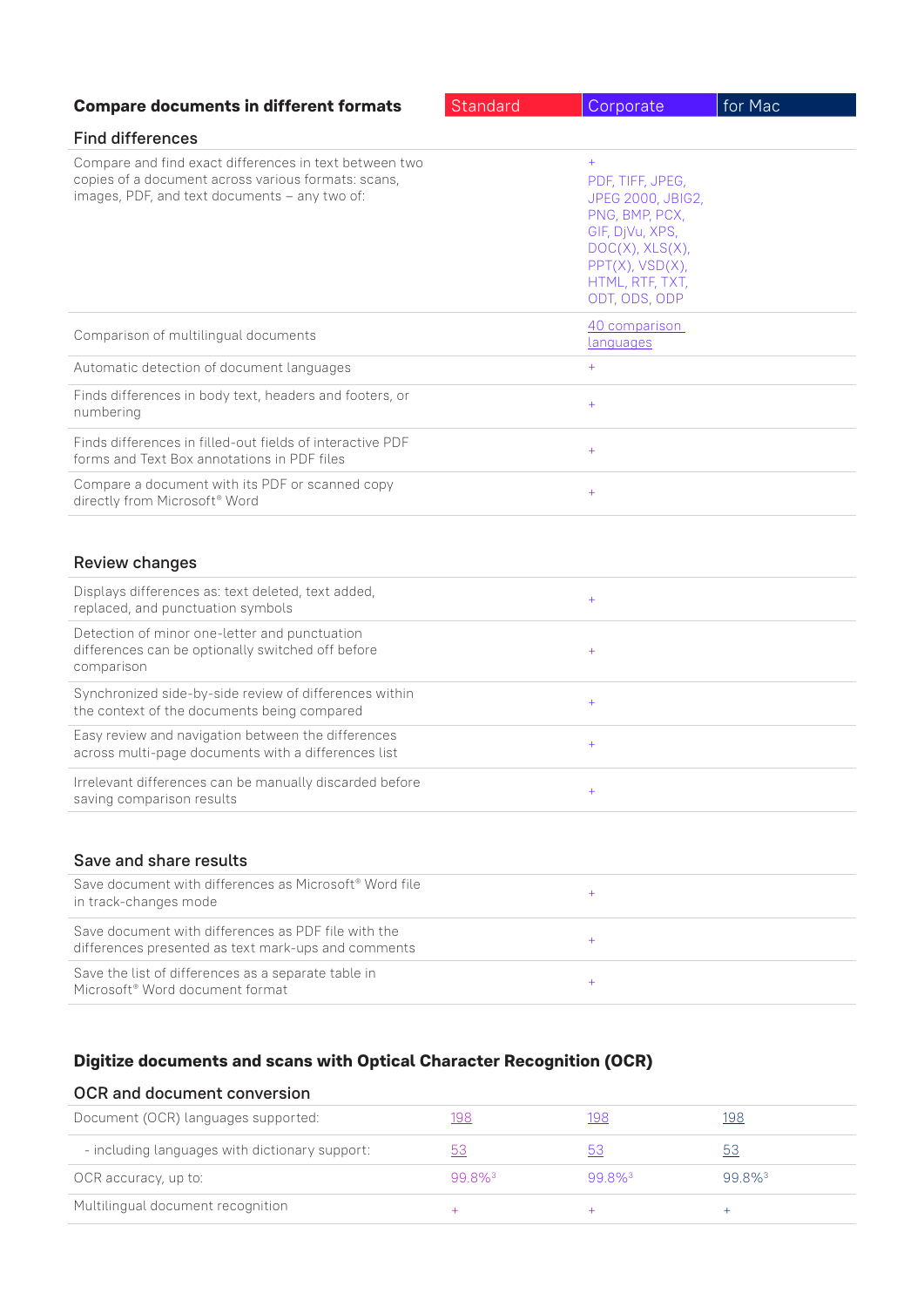|                                                                                                                                                                                                                                                                             | Standard              | Corporate             | for Mac |
|-----------------------------------------------------------------------------------------------------------------------------------------------------------------------------------------------------------------------------------------------------------------------------|-----------------------|-----------------------|---------|
| Automatic detection of document languages: all<br>languages with dictionary support (except Asian<br>languages)                                                                                                                                                             | $^{+}$                | $+$                   |         |
| Retention of document layout including paragraphs,<br>images, tables, background images, and barcodes                                                                                                                                                                       | $+$                   | $+$                   | $^{+}$  |
| Retention of fonts and font styles                                                                                                                                                                                                                                          | $^{+}$                | $+$                   | $+$     |
| Retention of paragraphs with vertical, color, and inverted<br>text                                                                                                                                                                                                          | $^{+}$                | $+$                   | $^{+}$  |
| Retention of original structure of multi-page documents,<br>including headers, footers, footnotes, text columns,<br>numbered lists, heading structure, text flow between<br>pages, etc. using ADRT <sup>®</sup> (Adaptive Document Recognition<br>Technology <sup>®</sup> ) | $^{+}$                | $^{+}$                | $^{+}$  |
| Recreation of bullet points and numbering by converting<br>them into native Microsoft <sup>®</sup> Word lists                                                                                                                                                               | $+$                   | $+$                   | $^{+}$  |
| Retention of hyperlinks – detects links and converts<br>them into true hyperlinks                                                                                                                                                                                           | $+$                   | $+$                   | $^{+}$  |
| Recognition of 1-D and 2-D Barcodes                                                                                                                                                                                                                                         | Supported<br>barcodes | Supported<br>barcodes |         |
|                                                                                                                                                                                                                                                                             |                       |                       |         |

# Image acquisition

| Scan paper documents directly from FineReader PDF<br>using its built-in scanning interface; adjustable scanning<br>settings   | $\pm$     |                |
|-------------------------------------------------------------------------------------------------------------------------------|-----------|----------------|
| Open images of paper documents in FineReader PDF<br>directly from a smartphone or digital camera connected<br>to the computer | $\pm$     |                |
| Integration with FineReader PDF Mobile app via a cloud<br>storage <sup>1</sup> for document image and PDF acquisition         | $\ddot{}$ |                |
| Support for TWAIN and WIA compatible imaging devices                                                                          | $+$       |                |
| Support for ICA compatible imaging devices                                                                                    |           | $\overline{+}$ |

# Convert to editable formats

| Convert document images, scans, and PDFs:                                                                                                      | $^{+}$<br>PDF (2.0 or<br>earlier), TIFF, JPEG,<br><b>JPEG 2000, JBIG2,</b><br>PNG, BMP, PCX,<br>GIF, DiVu, XPS | $+$<br>PDF (2.0 or<br>earlier), TIFF, JPEG,<br><b>JPEG 2000, JBIG2,</b><br>PNG, BMP, PCX,<br>GIF, DjVu, XPS | $+$<br>PDF (2.0 or<br>earlier), TIFF, JPEG,<br>JPEG 2000, PNG,<br><b>BMP</b> |
|------------------------------------------------------------------------------------------------------------------------------------------------|----------------------------------------------------------------------------------------------------------------|-------------------------------------------------------------------------------------------------------------|------------------------------------------------------------------------------|
| Save conversion results into editable formats:                                                                                                 | $+$<br>DOC(X), XLS(X),<br>PPTX, HTML, RTF,<br>TXT, CSV, ODT                                                    | $+$<br>DOC(X), XLS(X),<br>PPTX, HTML, RTF,<br>TXT, CSV, ODT                                                 | $+$<br>DOCX, XLSX,<br>PPTX, HTML, RTF,<br>TXT, CSV, ODT                      |
| Open a PDF, scanned or photographed document directly<br>in Microsoft <sup>®</sup> Word for editing (OCR is used)                              | $+$                                                                                                            | $+$                                                                                                         |                                                                              |
| Scan a paper document directly into Microsoft <sup>®</sup> Word for<br>editing (scanning device is needed; OCR is used)                        | $+$                                                                                                            | $+$                                                                                                         |                                                                              |
| Use document formatting retention profiles (when<br>converting to DOC(X), ODT, RTF): editable copy, exact<br>copy, and formatted or plain text | $^{+}$                                                                                                         | $+$                                                                                                         | $^{+}$                                                                       |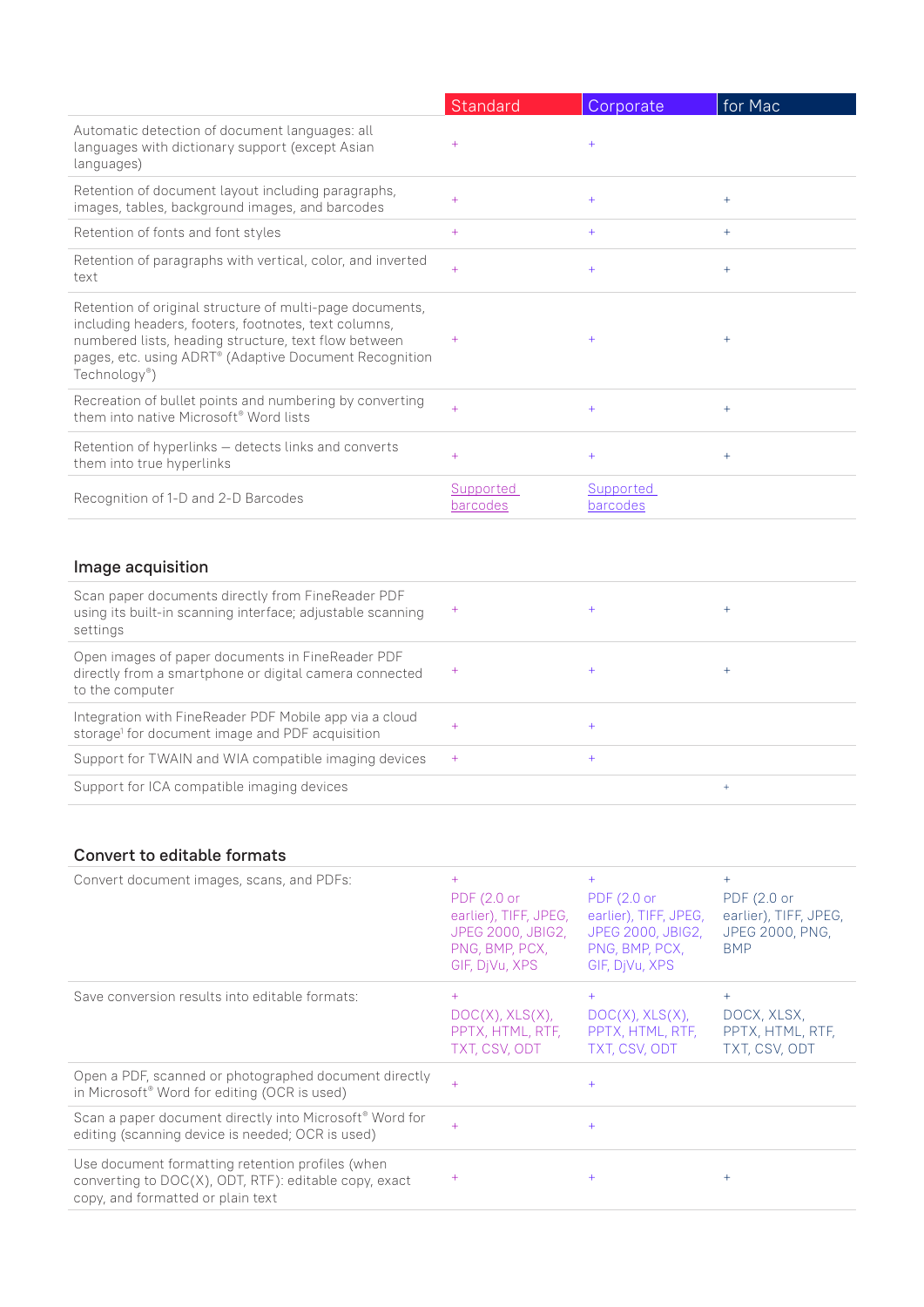|                                                                                            | Standard | Corporate | l for Mac |
|--------------------------------------------------------------------------------------------|----------|-----------|-----------|
| Keep/omit page headers and footers, pictures, etc.                                         |          |           |           |
| Convert multiple documents into editable formats<br>simultaneously using the same settings |          |           |           |
| Merge separate files into one document during<br>conversion                                |          |           |           |

# Prepare document for digital archiving

| Digitize to Searchable PDFs                                                                |  |  |
|--------------------------------------------------------------------------------------------|--|--|
| Digitize to ISO standard PDF/A (1a, 1b, 2a, 2b, 2u, 3a, 3b,<br>3u) for long-term archiving |  |  |
| Digitize to PDF/UA for accessibility compliance                                            |  |  |
| Reduce size of resulting PDF documents up to 20 times <sup>2</sup><br>with MRC compression |  |  |
| Simultaneously prepare multiple documents for archiving<br>using the same settings         |  |  |

## Advanced conversion capabilities

#### Recognition areas detection Automatic detection of document areas (text, table, image, background image, and barcodes) + + + excl. barcodes Adjust borders of recognition areas manually; change area type  $\begin{array}{ccc} & & + & \\ & & + & \\ \end{array}$ Specify properties of individual recognition areas  $+$  +  $+$  +  $+$  +  $+$ for text areas only Add, delete, move table separators; merge and split table  $\text{cells}$  and  $\text{velocity}$ , move take separators, morge and spit take  $\text{time}$  +  $\text{time}$  +  $\text{time}$  +  $\text{time}$  +  $\text{time}$  +  $\text{time}$  +  $\text{time}$  +  $\text{time}$  +  $\text{time}$  +  $\text{time}$  +  $\text{time}$  +  $\text{time}$  +  $\text{time}$  +  $\text{time}$  +  $\text{time}$  +  $\text{time}$  Specify type and properties of individual table cells, such as text orientation, language, inversion, image content, etc.  $+$ Copy recognized text from an area without exporting  $+$  +  $+$  +  $+$ Adjust the order of areas manually to define the order of Adjust the order of areas manualty to define the order of  $+$ Results verification and correction Text Editor for checking recognition results, correcting text formatting, and reviewing overall document layout before saving  $+$  +  $+$ Style Editor to check, change, merge, or create font styles in the output document before saving <sup>+</sup> <sup>+</sup> Verify tool for quickly verifying uncertain character and non-dictionary words against the initial document and correcting possible errors before saving  $+$  +  $+$ Page renumbering tool for restoring the page order after rage rendminening coornomies coming the page order arter  $+$  + duplex scanning or splitting book pages Find-and-Replace function to correct errors in the entire  $\frac{1}{4}$  +  $\frac{1}{4}$  +  $\frac{1}{4}$  +  $\frac{1}{4}$  +  $\frac{1}{4}$  +  $\frac{1}{4}$  +  $\frac{1}{4}$  +  $\frac{1}{4}$  +  $\frac{1}{4}$  +  $\frac{1}{4}$  +  $\frac{1}{4}$  +  $\frac{1}{4}$  +  $\frac{1}{4}$  +  $\frac{1}{4}$  +  $\frac{1}{4}$  +  $\frac{1}{4}$  +  $\frac{1}{4}$  +  $\frac{1}{4}$  +  $\frac{1$

Integration with Microsoft® Word Custom Dictionary enables the creation of customized word lists for processing industry-specific documents  $+$  +  $+$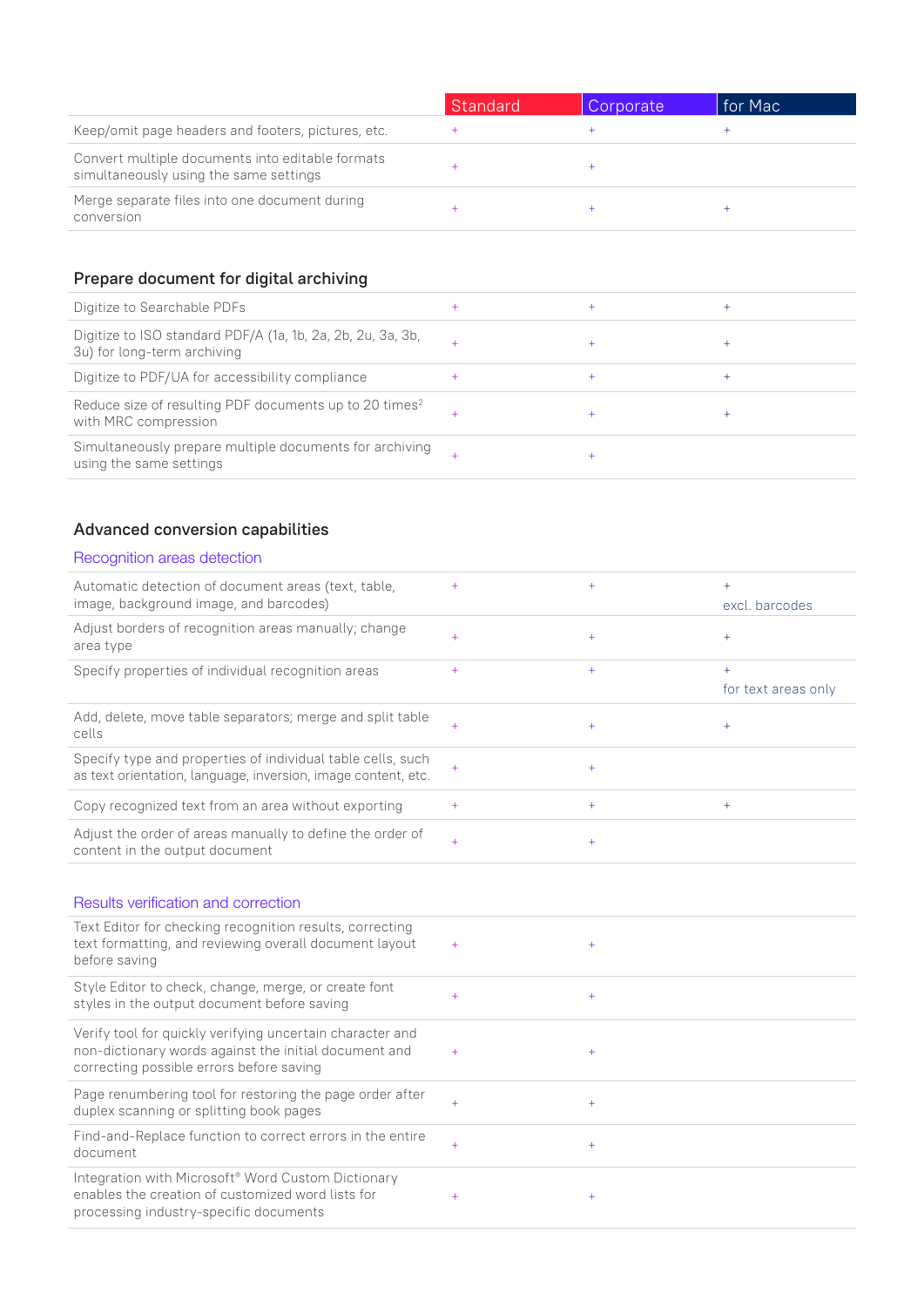|                                                                                                                                                                                                                                                                                                                                                                                                                                                                                                                                                              | Standard                   | Corporate            | for Mac                                                                                     |
|--------------------------------------------------------------------------------------------------------------------------------------------------------------------------------------------------------------------------------------------------------------------------------------------------------------------------------------------------------------------------------------------------------------------------------------------------------------------------------------------------------------------------------------------------------------|----------------------------|----------------------|---------------------------------------------------------------------------------------------|
| Scans and photos pre-processing                                                                                                                                                                                                                                                                                                                                                                                                                                                                                                                              |                            |                      |                                                                                             |
| Automatically applies a set of necessary pre-processing<br>functions to images captured with scanners or smartphones:<br>Detect page orientation<br>$\overline{\phantom{a}}$<br>Straighten curved text lines<br>Convert to black and white<br>Split dual pages<br>Detect page edges*<br>Deskew<br>Whiten page background*<br>Correct image resolution<br>Reduce ISO noise*<br>Remove color marks<br>Remove motion blur*<br>Invert colors<br>Correct trapezoid distortions*<br>*extended pre-processing options especially for photos                         | $^{+}$                     | $^{+}$               | $+$<br>only enhance<br>images, split facing<br>pages, detect page<br>orientation            |
| Manual image preprocessing to ensure better accuracy<br>and visual appearance (available in Image Editor):<br>Split images into multiple pages<br>Correct image resolution<br>Clean background color and illumination<br>Correct ISO noise<br>Remove color stamps or color pen<br>$\overline{\phantom{a}}$<br>Trapezium crop on basic business documents<br>Correct blurred images<br>Rotate (90°, 180°, 270°) and flip images<br>$\overline{\phantom{0}}$<br>Correct brightness and contrast<br>Crop pages<br>Adjust levels<br>Invert colors<br>Eraser tool | $^{+}$                     | $^{+}$               | $^{+}$<br>excl. clean<br>background, remove<br>color marks, adjust<br>levels, invert colors |
| Corrections to page images can be applied to: all pages,<br>odd pages, even pages, one or multiple selected pages                                                                                                                                                                                                                                                                                                                                                                                                                                            | $+$                        | $^{+}$               | $\ddot{}$                                                                                   |
| Customize recognition for specific tasks<br>Create custom dictionaries and languages<br>Use pattern training to recognize documents with non-<br>standard or decorative characters, ligatures, and fonts<br>Create, save, and reuse area templates                                                                                                                                                                                                                                                                                                           | $^{+}$<br>$^{+}$<br>$^{+}$ | $^{+}$<br>$+$<br>$+$ |                                                                                             |
| Set up import and export options                                                                                                                                                                                                                                                                                                                                                                                                                                                                                                                             |                            |                      |                                                                                             |
| Turn off automatic page image pre-processing and/or<br>recognition when pages are added to OCR Editor                                                                                                                                                                                                                                                                                                                                                                                                                                                        | $^{+}$                     | $^{+}$               | $+$                                                                                         |
| Conversion speed control: Fast mode for documents of<br>higher quality; Thorough mode to maximize accuracy on<br>low quality documents                                                                                                                                                                                                                                                                                                                                                                                                                       | $^{+}$                     | $^{+}$               |                                                                                             |
| Turn off the detection and saving of such elements as<br>headers and footers, pictures, etc.                                                                                                                                                                                                                                                                                                                                                                                                                                                                 | $^{+}$                     | $^{+}$               | $^{+}$                                                                                      |
| Save and open converted document                                                                                                                                                                                                                                                                                                                                                                                                                                                                                                                             | $^{+}$                     | $+$                  | $+$                                                                                         |
| Send To feature to directly open conversion results in<br>Word, Excel®, PowerPoint, PDF Editor, clipboard, or a web<br>browser without saving the file beforehand                                                                                                                                                                                                                                                                                                                                                                                            | $^{+}$                     | $^{+}$               |                                                                                             |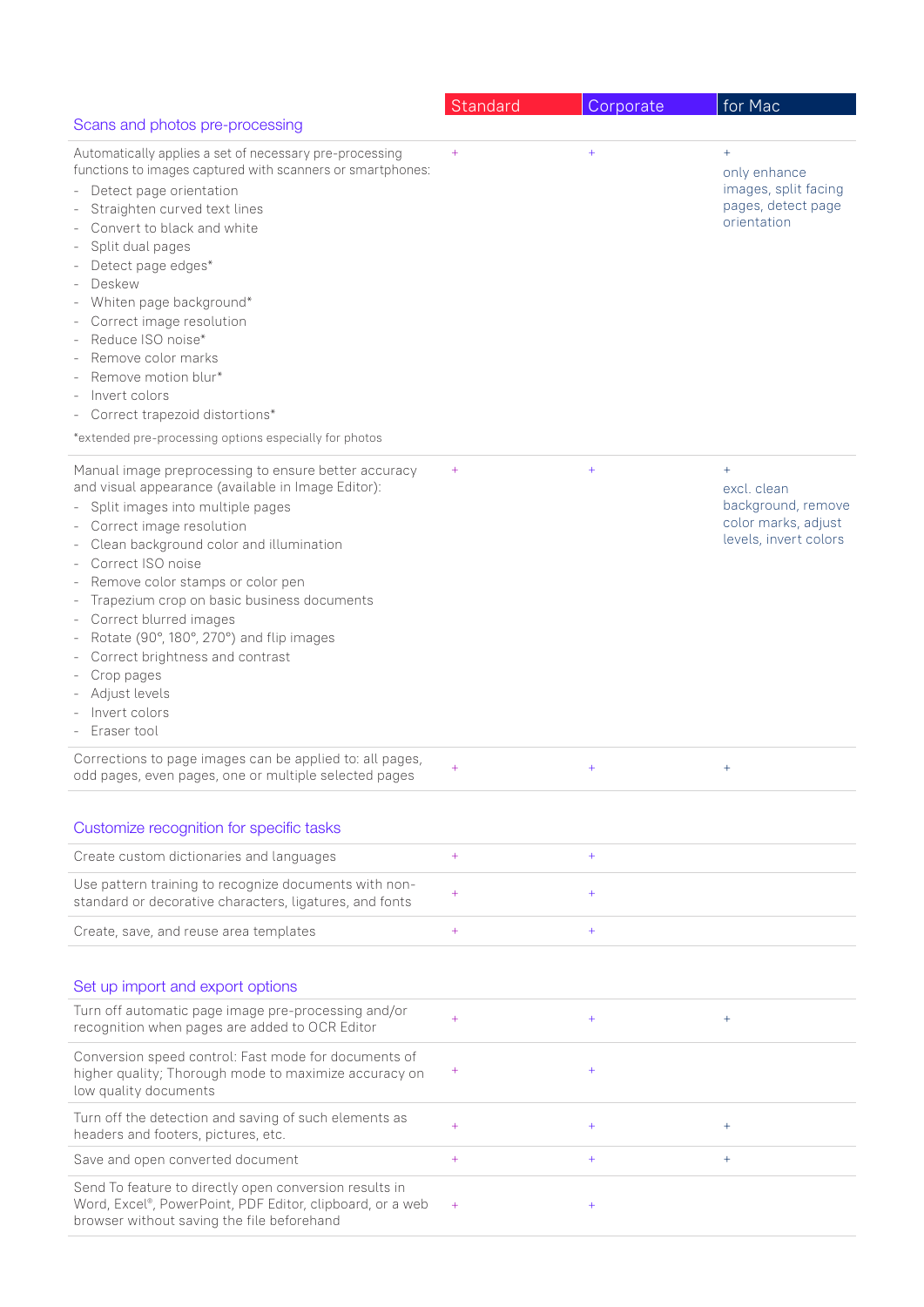|                                                                                                               | Standard | Corporate | for Mac |
|---------------------------------------------------------------------------------------------------------------|----------|-----------|---------|
| <b>OCR</b> project                                                                                            |          |           |         |
| Save the current conversion work and its settings even<br>when it's not finished using the OCR Project format | $+$      |           | $^{+}$  |
| Add documents from files in different formats to an OCR<br>project                                            | $+$      |           | $^{+}$  |
| Reorder, rotate, and delete pages in an OCR project                                                           | $^{+}$   | $\ddot{}$ | $^{+}$  |
| Share an OCR Project with colleagues to collaborate on<br>conversion tasks of a larger scale                  | $+$      |           |         |

# **Automate digitization, conversion, and comparison routines**

conversion or comparison results to a selected file

format5

### Hot Folder<sup>4</sup>

| Create a watched folder: a folder monitored by Hot Folder<br>to automatically process any file of supported format<br>placed in it                                   | $+$        |
|----------------------------------------------------------------------------------------------------------------------------------------------------------------------|------------|
| Set up one or multiple watched folders on a local drive,<br>network drive, FTP server, or in an Outlook® mailbox                                                     | $+$        |
| Schedule conversions to start at a specific time (one<br>time, recurring daily, weekly, or monthly) or to run<br>constantly (by checking for new files every minute) | $+$        |
| Automatically convert newly received email attachments                                                                                                               | $+$        |
| Convert PDFs, images (JPG, PNG, TIFF, etc.), and scans<br>(XPS, DJVU, etc.)                                                                                          | $+$        |
| Save results as editable formats (DOC(X), ODT, XLS(X),<br>RTF, PPTX, etc.), searchable PDFs, images, or an OCR<br>Project for further editing and verification       | $+$        |
| Document separation supported: by subfolders                                                                                                                         | $+$        |
| Document merge supported: all to one, each subfolder to<br>one                                                                                                       | $+$        |
| Set up, run, and manage individual Hot Folder tasks for<br>each watched folder                                                                                       | $+$        |
| <b>Custom Automated Tasks</b><br>Create custom Automated Tasks for frequently                                                                                        |            |
| performed document conversions                                                                                                                                       | $+$        |
| Share created custom Automated Tasks with other<br>FineReader PDF users                                                                                              | $+$        |
| <b>Command Line Interface (CLI)</b>                                                                                                                                  |            |
| Set of CLI commands for running document conversion<br>or comparison with selected parameters and opening the<br>results in a selected application                   | $+$<br>$+$ |
| Extended set of CLI commands for saving document                                                                                                                     |            |

+